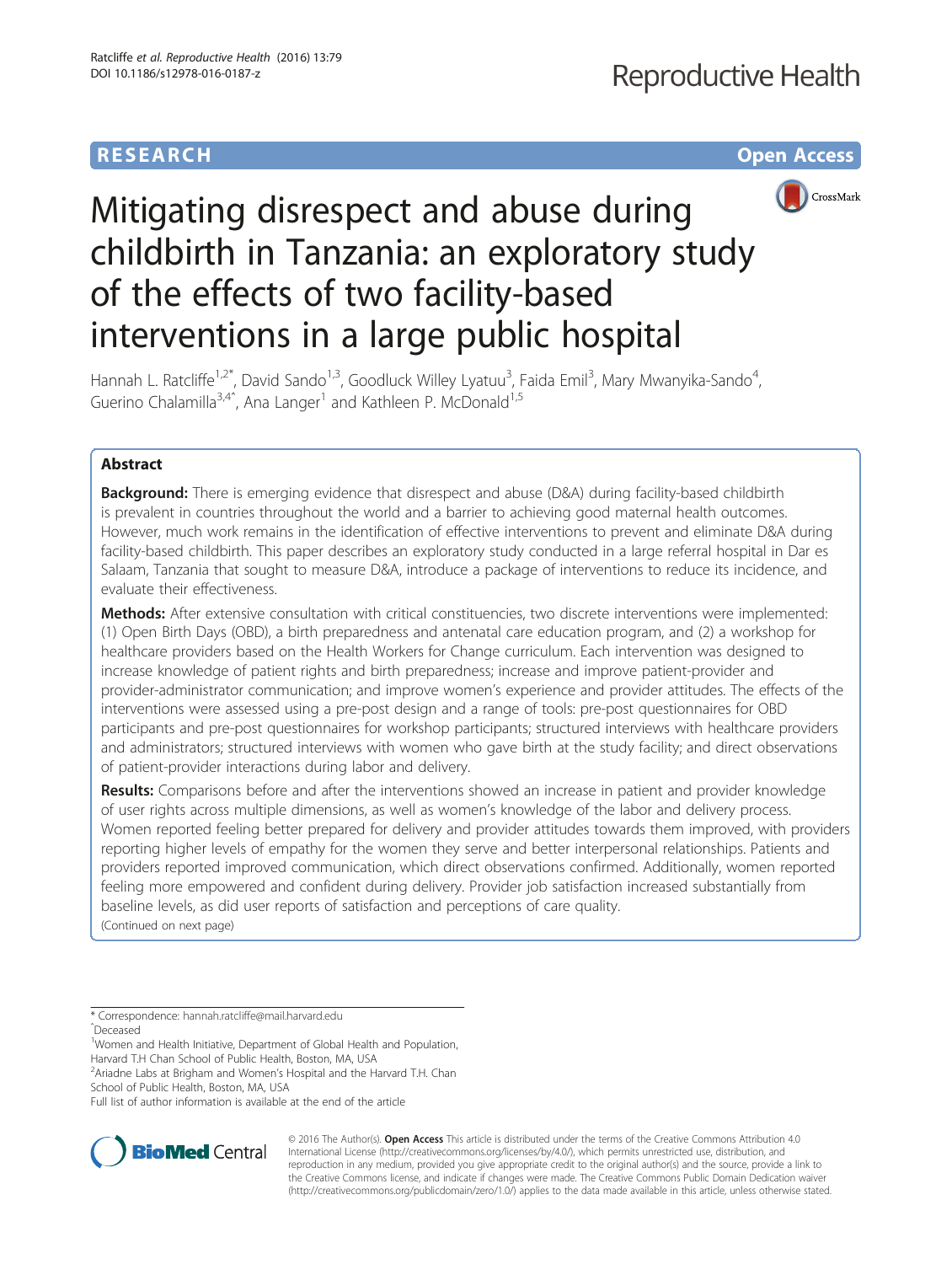#### (Continued from previous page)

**Conclusions:** Collectively, the outcomes of this study indicate that the tested interventions have the potential to be successful in promoting outcomes that are prerequisite to reducing disrespect and abuse. However, a more rigorous evaluation is needed to determine the full impact of these interventions.

Keywords: Maternal health, Disrespect and abuse, Respectful maternity care, Tanzania, Health workers for change, Quality of care, Quality improvement

## Background

In recent years, the maternal health community has increasingly focused on quality of care as a critical component of efforts to improve maternal health outcomes and reduce maternal mortality. In this context, the importance of eliminating disrespect and abuse (D&A) during facilitybased childbirth has received growing attention. Disrespect and abuse is a fundamental violation of women's human rights [\[1](#page-11-0)], and evidence is mounting that D&A may undermine women's trust in the health system and deter them from seeking facility-based care for delivery [\[2](#page-11-0)–[4\]](#page-11-0).

Bowser and Hill [\[5](#page-11-0)] categorized disrespect and abuse into seven dimensions: physical abuse, non-consented care, non-confidential care, non-dignified care, discrimination, abandonment of care, and detention in healthcare facilities. Since then, much work has been done to refine these definitions [[6](#page-12-0)–[10](#page-12-0)]. D&A is a complex issue that can be interpreted differently by women, their families, healthcare providers, and administrators [\[7](#page-12-0)]. Importantly, D&A can be the result of both structural and interpersonal factors [[8\]](#page-12-0). At the structural level, inadequate facility infrastructure may interfere with privacy during labor and delivery, and poor supervision and management may foster unaccountable work environments [[5,](#page-11-0) [11\]](#page-12-0). At the same time, individual provider biases and discrimination may result in disrespectful care [\[5\]](#page-11-0). Health providers themselves may also be subject to disrespectful treatment on the part of the health system, which can lead to burnout and further disrespect and abuse of patients [[12](#page-12-0)–[14](#page-12-0)]. These factors reinforce a vicious cycle that perpetuates the pattern of abuse. Although work remains to further refine and operationalize the definition of D&A, it is clear that D&A indicates health systems in crisis [\[15\]](#page-12-0).

Significant work has been conducted in recent years to quantify the prevalence of disrespect and abuse in a variety of healthcare settings, and emerging evidence from many countries and contexts has demonstrated that D&A is a widespread problem [[15](#page-12-0)–[18\]](#page-12-0). A recent review found three studies which sought to estimate the prevalence of D&A, with results ranging from 15 to 98 % [[8\]](#page-12-0). However, despite the evidence that demonstrates that D&A is common, few studies have been conducted to identify and evaluate interventions with the potential to ameliorate D&A and promote respectful maternity care (RMC) [\[19](#page-12-0)]. More evidence about interventions with the potential to mitigate the drivers and manifestations of D&A is critically needed [[20\]](#page-12-0), along with a better understanding of the processes that lead to these changes [\[10](#page-12-0)].

This paper describes the implementation process and outcomes of two interventions to reduce disrespect and abuse in a large referral hospital in Dar es Salaam, Tanzania. By making explicit our theory of change and highlighting specific changes over time, the implementation strategy described here provides valuable process information that may inform the design of future intervention and evaluation efforts. The work described is part of a larger implementation research project focused on measuring the prevalence of D&A, describing its contributory factors, and testing methods of mitigating its occurrence. Based on the findings of a baseline assessment, a package of interventions was designed and implemented to address the key factors identified as driving disrespect and abuse at the study facility. This paper describes in detail the process undertaken to select and implement a package of interventions to address the concerns identified, as well as preliminary outcomes of the interventions on patients, providers, and the health facility.

## Methods

#### Design

This project was conducted between January 2013 and December 2014. We organized the activities in three phases, preceded by several sensitization meetings with key stakeholders at the national, district, and facility levels. Phase one of the project was the baseline study (Sando D, Ratcliffe H, McDonald K, Spiegelman D, Lyatuu G, Mwanyika-Sando M. The prevalence of disrespect and abuse during facilitybased childbirth in urban Tanzania, Forthcoming). Phase two focused on intervention selection and implementation. The two interventions chosen—Respectful Maternity Care Workshops and Open Birth Days—were implemented over a sevenmonth period. The evaluation—phase three of the project—was conducted concurrently with the intervention phase and during the last six months of the project and used a before and after design.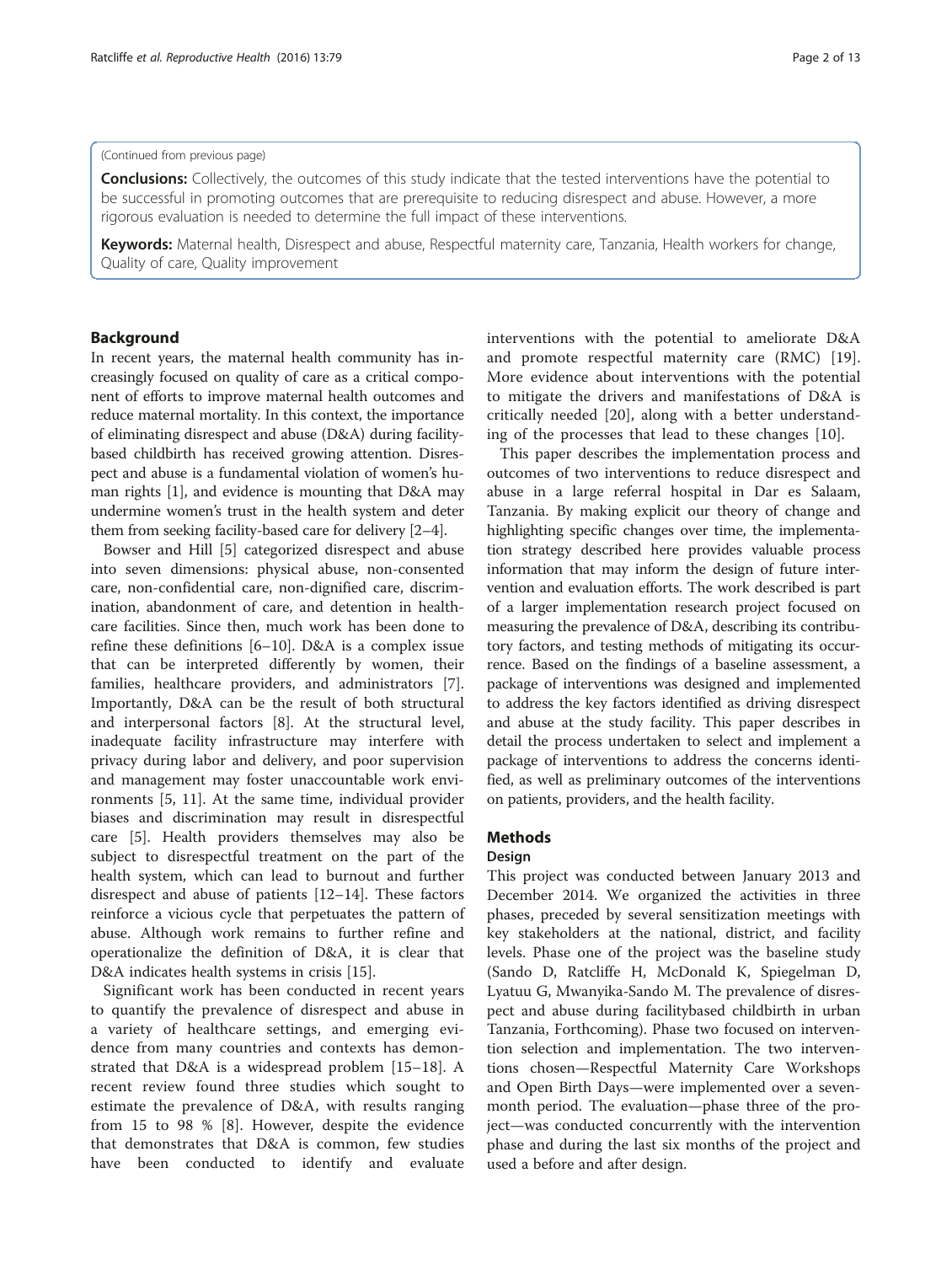## Setting

The study was conducted at a large, urban regional referral hospital in Dar es Salaam, Tanzania. The hospital has a catchment area of 1.4 million people and the maternity section of the facility serves as a referral site to over 40 lower level health facilities [\[21\]](#page-12-0). During the implementation and evaluation phases, the study facility averaged 2060 deliveries, 311 maternal complications, 3 maternal deaths, and 68 neonatal deaths per month (Facility data). Due to crowded conditions, women are not allowed a birth companion during labor and delivery at this facility.

#### Implementation

#### Baseline

A baseline assessment was conducted from April and October 2013 and the results are published elsewhere (Sando, et al., The prevalence of disrespect and abuse during facility-based childbirth in urban Tanzania, Forthcoming). The methods employed in the assessment are detailed in Table 1. 2000 women were interviewed at the hospital three to six hours postpartum. Of those, 15 % reported experiencing any category of disrespect and abuse. A sub-sample of 77 women were re-interviewed in their homes four to six weeks after birth. Among them, the reported prevalence of experienced D&A increased to 77 %. In addition to the categories of D&A defined by Bowser and Hill, respondents also reported high levels of "lack of information." Additionally, 200 direct observations of interactions between women and providers during labor and delivery were conducted. These recorded very high prevalence of some instances of D&A, including over 80 % of women not being asked for consent during examinations, 60 % of women not being covered during delivery, and over 90 % of women having to share a bed with other women in the postnatal ward. Finally, structured interviews with 50 providers found that providers had little knowledge of patients' rights while reporting low levels of job satisfaction.

#### Selection of interventions

Following the completion of the baseline study, a threepart, stepwise dissemination and participatory intervention selection process was undertaken with providers and administrators at the study facility, district officials, and national representatives. Through this iterative dissemination process, two discrete interventions—Open Birth Days and a Respectful Maternity Care Workshop—were selected by a multi-stakeholder working group based on the hypothesis that the interventions would have a positive cumulative impact on the knowledge and attitudes of and communication between patients and providers. Stakeholders deemed the interventions to be feasible, acceptable and sustainable in the existing resource-constrained health system.

#### Implementation of interventions

Open Birth Days (OBD) were designed to address two salient needs identified from the baseline data: (1) provider complaints that women were inadequately prepared for delivery, including not knowing where to go, what to bring, what to expect, or what their rights and responsibilities as patients were; and (2) patients' reports that they lacked basic information about the labor and delivery process. OBD complemented the antenatal care offered at the hospital (i.e., Focused Antenatal Care (FANC)). All women attending FANC at the study hospital who were in their third trimester of pregnancy were eligible to participate. Nurses providing antenatal care at the facility identified all eligible women at the beginning of every clinic session, explained to them about OBD, and invited them to stay after their clinic session to participate.

OBD sessions were implemented from May to October 2014. OBD were designed to facilitate communication between women and providers, offer women a step-bystep list of what to expect when arriving at the hospital

Table 1 Baseline assessment methods and sample size

| Methods                           | Description                                                                                                                                                                                                                                                                                                                                                                                                                                                         | Number |
|-----------------------------------|---------------------------------------------------------------------------------------------------------------------------------------------------------------------------------------------------------------------------------------------------------------------------------------------------------------------------------------------------------------------------------------------------------------------------------------------------------------------|--------|
| Postpartum interviews             | Women who gave birth at the facility were interviewed about their care experience at their time of<br>discharge, approximately three to six hours post-delivery. Every second woman entering the postnatal<br>ward was systematically sampled for inclusion.                                                                                                                                                                                                        | 2000   |
| Direct observation                | Trained nurse-midwives conducted observations of patient-provider interactions throughout a woman's<br>stay at the facility, from admission to 2 h postpartum. Observation was stopped if the woman was<br>transferred to the operating theatre for a Caesarean section. Women presenting at the registration desk<br>for delivery were systematically sampled for inclusion. 100 women were both directly observed and<br>interviewed in the postpartum interview. | 208    |
| Community follow-up<br>interviews | Attempts were made to follow-up with all 100 women who were both observed during labor and delivery 70<br>and interviewed postpartum. 70 were contacted and agreed to participate. Interviews were conducted in<br>women's homes four to six weeks after delivery.                                                                                                                                                                                                  |        |
| Structured provider interviews    | All providers and administrators working in the maternity block at the study facility were interviewed about 50<br>their job satisfaction and perceptions of quality of care.                                                                                                                                                                                                                                                                                       |        |
| In-depth provider interviews      | Providers working in the maternity block and hospital and municipal administrators completed semi-<br>structured in-depth interviews.                                                                                                                                                                                                                                                                                                                               | 18     |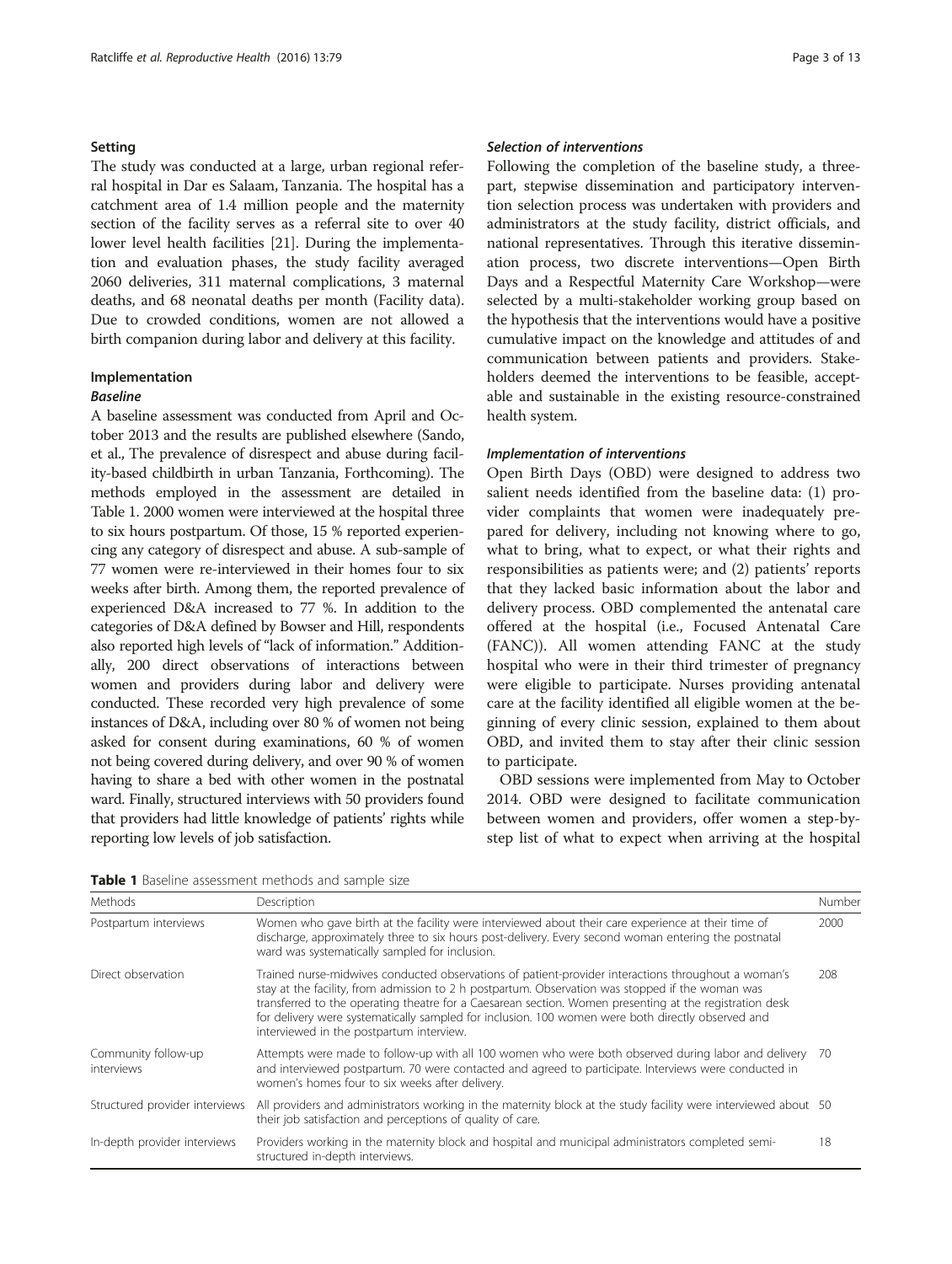for delivery, provide guidance to women on which commodities they should bring with them, empower women to advocate for quality health care by orienting them on their rights during childbirth, and generate trust and mutual accountability between providers and patients by openly discussing expectations of and for both groups. To facilitate this discussion on patient rights, the Universal Rights of Childbearing Women ("the Charter") was translated into Kiswahili in collaboration with the White Ribbon Alliance [[1\]](#page-11-0). Poster-size copies of the Charter were created and hung in all wards on the maternity block, notebook-size copies were distributed to all staff to keep at their workspace, and postcard-size copies were distributed to all women attending OBD.

OBD consisted of a participatory health education session and a tour of the hospital that included all the wards that women might encounter during childbirth: registration, antenatal ward, labor and delivery ward, postnatal ward, pharmacy, operating theater, and the complaints department. Between May and October 2014, all 362 eligible women attending FANC at the study facility participated in an OBD Session (100 % acceptance rate).

The Respectful Maternity Care Workshop responded to provider and administrator requests for training in the area of RMC. The World Health Organization's Health Workers for Change curriculum [\[22](#page-12-0)], which consists of six modules, was adapted as the basis for the RMC Workshop. Health Workers for Change has been evaluated in many different country and health system contexts and found to consistently promote open dialogue, improve patient-provider relationships, improve internal communication at facilities, and encourage selfreflection and increased empathy amongst providers [[23](#page-12-0)–[25](#page-12-0)]. The goal of the workshop was for providers to revisit their professional codes of conduct, assess their current practice in relation to these ethical principles, reflect on the personal situations of patients at the facility and what they may desire when they come to seek care, and openly and honestly reflect on interpersonal and structural barriers that prevent the provision of RMC at the study facility.

The RMC Workshop was facilitated by respected medical school professors and experienced quality improvement facilitators who completed a two-day orientation on the curriculum. Eighty-eight staff from the maternity ward—including all staff who provided care during labor, delivery, and the postpartum period—were approached to take part in the RMC Workshop, and 76 were willing and able to participate (86 % acceptance rate). Participants came from all units within the hospital maternity block, the Hospital Management Team, and the Council Health Management Team (district-level administration). Workshops were held throughout April and May 2014. Providers and administrators from the study facility were divided into five groups of 15–20 and all of them completed the six sessions over a period of two days per group. Senior facility and municipal administrators participated in the program, but were contained to a separate group so that frontline health workers in the other groups could engage in free and open discussion. Participants were asked to reflect on the barriers to providing respectful care—both interpersonal and structural—that they face in their daily work. At the conclusion of the workshop, participants were tasked with developing an action plan to address these issues.

#### Evaluation

A theory of change, specifying concrete outcomes, was used to guide intervention activities and evaluation efforts (Fig. [1](#page-4-0)). Multiple methods were applied to assess post intervention changes (Table [2](#page-4-0)). Pre- and post-tests with participants in OBD and pre- and post-tests with participants in the RMC Workshop were administered. Additionally, study staff conducted periodic observations of OBD sessions and short open-ended interviews with participants, as well as regular monitoring of progress towards achievement of the RMC Workshop action plan. During the evaluation, 459 direct observations of patient-provider interactions during labor and delivery were conducted by trained nurse-midwives, who were unaffiliated with the study facility. Every second woman registering at the facility for labor and delivery was selected for observation and provided informed consent. Additionally, women who had attended an Open Birth Day session (as designated by a sticker on their antenatal care card) were purposefully selected for observation. Structured community follow-up interviews were conducted four to six weeks postpartum with 149 women who gave birth at the study facility. Participants were selected systematically from both the Open Birth Days register and the list of women who were directly observed during labor and delivery. Women were contacted by phone to set up an interview time and provided informed consent at the time of interview. Finally, all providers and administrators working in the maternity block were interviewed using a structured interview tool (55 total, 72 % response rate).

#### Analysis

Data analysis was performed using STATA Version 13. Categorical variables were summarized by proportion and continuous variables were summarized by mean and standard deviation. Outcomes of interest included: providers' and women's knowledge of patient rights, women's knowledge of the labor and delivery process, provider and patient attitudes towards each other, provider-patient communication, women's experiences of labor and delivery, patient satisfaction with care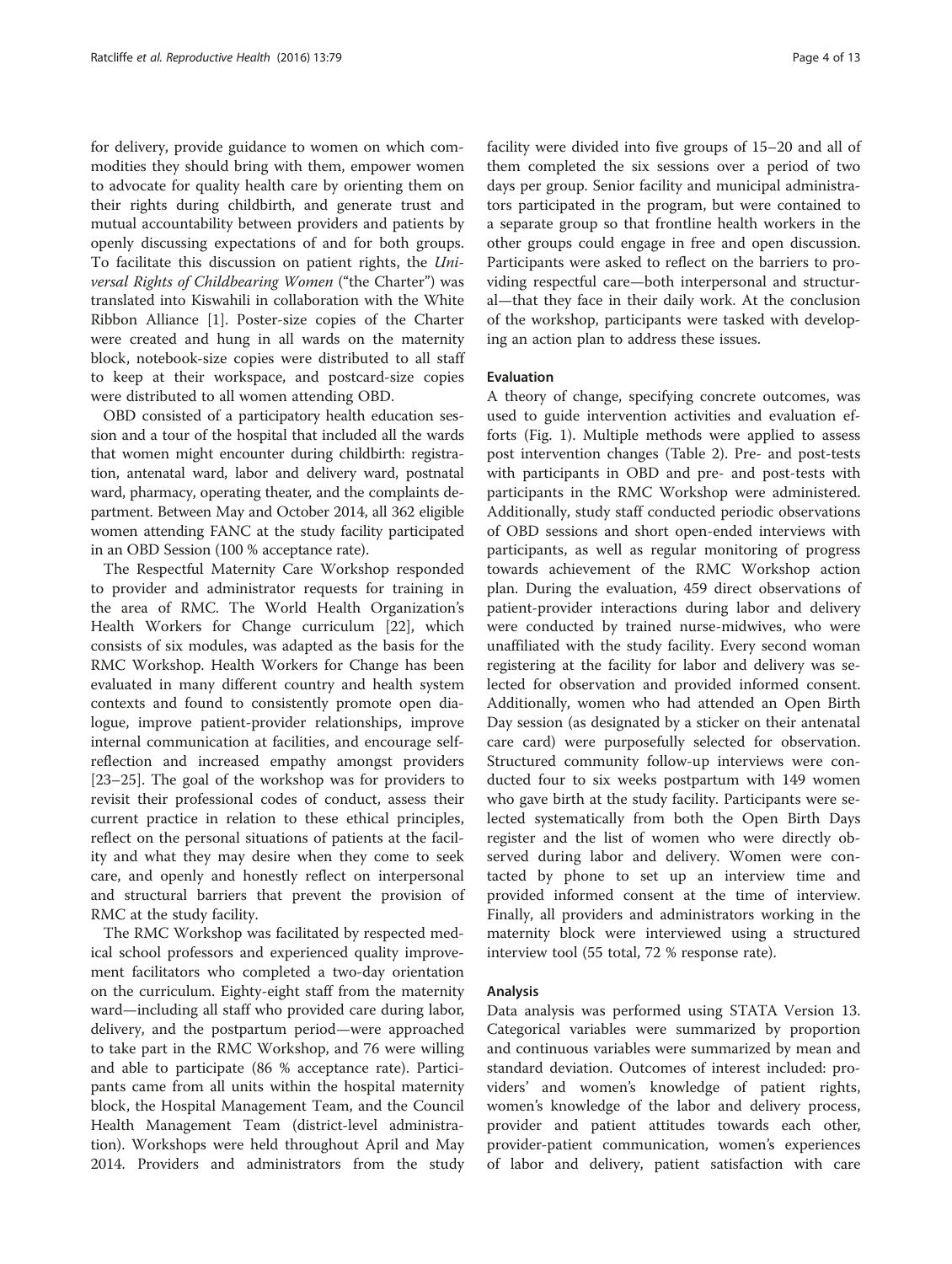<span id="page-4-0"></span>

## Table 2 Monitoring and evaluation methods

|                       | Methods                                                 | Description                                                                                                                                                                                                                                                                                                                                                                                                                                                                                                                                                                                                                 | Number                                                      |
|-----------------------|---------------------------------------------------------|-----------------------------------------------------------------------------------------------------------------------------------------------------------------------------------------------------------------------------------------------------------------------------------------------------------------------------------------------------------------------------------------------------------------------------------------------------------------------------------------------------------------------------------------------------------------------------------------------------------------------------|-------------------------------------------------------------|
| Monitoring<br>Methods | Open Birth Days<br>observations and brief<br>interviews | To determine the acceptability of the Open Birth Days intervention, study<br>staff conducted periodic observations of OBD sessions and conducted brief<br>interviews with participants.                                                                                                                                                                                                                                                                                                                                                                                                                                     | 22 interviews                                               |
|                       | Pre and Post-Tests for<br>Open Birth Days               | Women who attended OBD completed a short survey immediately before<br>and after their OBD session to measure changes in knowledge about the<br>labor and delivery process and their rights as patients. In addition, women<br>were asked about their level of comfort with their future birth at the facility.                                                                                                                                                                                                                                                                                                              | 362                                                         |
|                       | Pre and Post-Tests for<br>RMC Workshop                  | Participants in the RMC Workshop completed short surveys immediately<br>before and after the workshop to assess changes in their knowledge of<br>patients' rights, views towards patients, and attitudes towards their jobs.                                                                                                                                                                                                                                                                                                                                                                                                | 76                                                          |
|                       | RMC Workshop Action<br>Plan                             | Progress towards implementation of the action plan developed at the end of<br>the RMC Workshop was regularly monitored by study staff through<br>discussions with key facility staff, including the head of the obstetrics and<br>gynecology department and the Nurse Matron of the maternity block.                                                                                                                                                                                                                                                                                                                        | Monthly monitoring, 8 times<br>from April-October           |
| Evaluation<br>Methods | Direct observation                                      | A team of trained nurse-midwife observers rotated for twenty-four hour<br>coverage at the registration desk of the study facility. Every second woman<br>registering for labor and delivery was selected for observation. The observer<br>followed the woman from the time of registration to two hours post-delivery<br>or until transfer to the postnatal ward if this occurred after two hours.<br>Women who presented at the study facility who had attended OBD were<br>purposefully selected for observation and 57 women who attended OBD<br>were observed. All observers were unaffiliated with the study facility. | 459, including 57 women<br>who attended OBD                 |
|                       | Community follow-up<br>interviews                       | Interviews with women who gave birth at the facility were conducted four<br>to six weeks post-delivery in the woman's home. Women were selected for<br>interview systematically from both the Open Birth Days register and the list<br>of women who were directly observed during labor and delivery. Interviews<br>were conducted by trained social scientists. The tool used from the baseline<br>assessment was used and additional questions specific to OBD participa-<br>tion were included.                                                                                                                          | 149, including 28 women<br>who attended OBD                 |
|                       | Structured provider<br>interviews                       | Providers and administrators working in the maternity block at the study<br>facility were interviewed about their job satisfaction and perceptions of<br>quality of care. Interviews were conducted in a private room at the facility by<br>trained social scientists. Questions from the baseline assessment were<br>replicated, and modules on the two discrete interventions (RMC Workshop<br>and OBD) were added.                                                                                                                                                                                                       | 55, including 25 who<br>participated in the RMC<br>Workshop |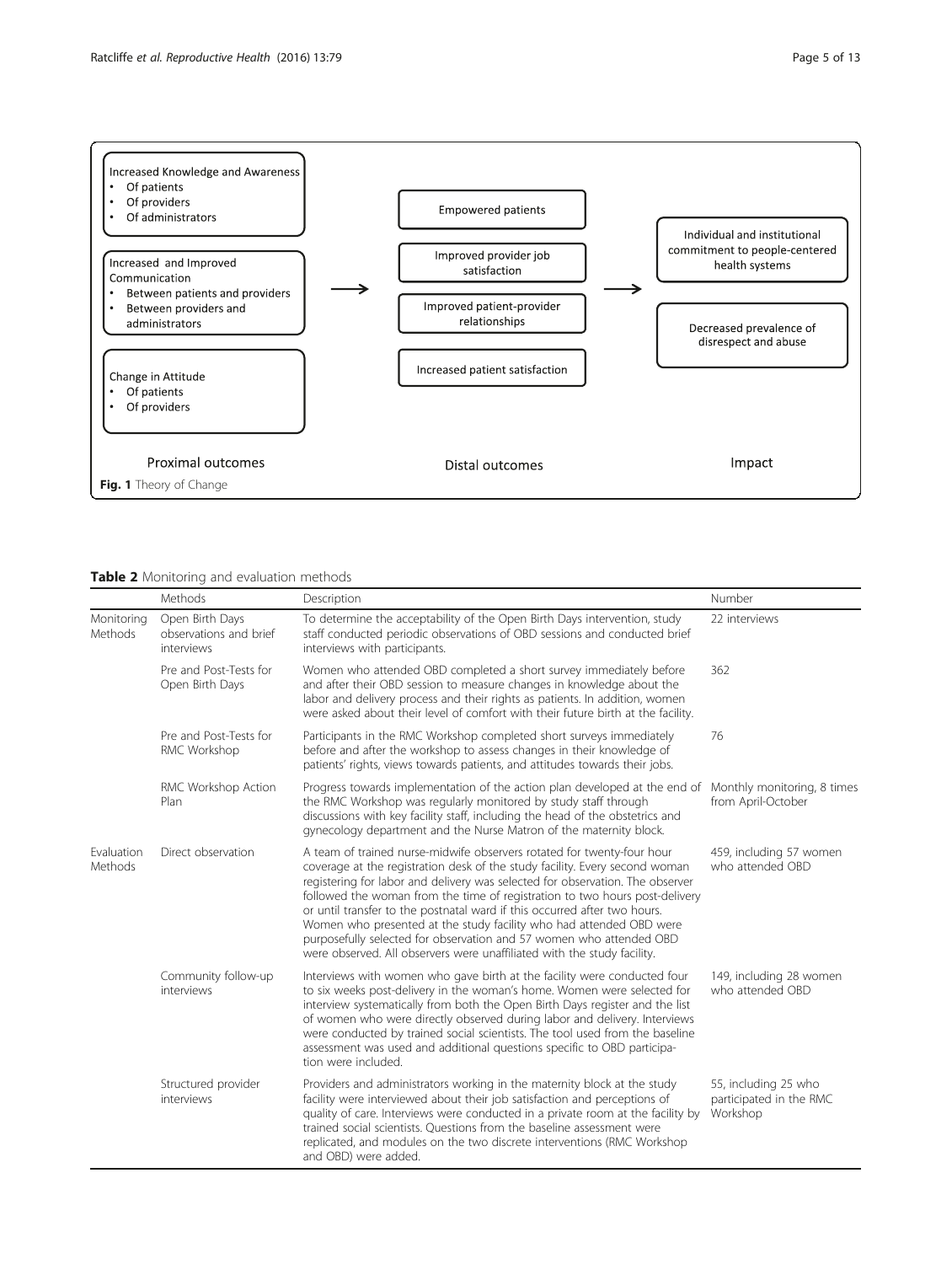received, provider job satisfaction, and the quality of patient-provider relationships.

#### Results

## **Demographics**

The mean age of women who were interviewed during community follow-up interviews was 29.7 years. Approximately 10 % were HIV positive and 17.5 % were nulliparous. The majority were married (82.6 %), had at least a primary education (82.6 %), and had completed at least four antenatal care visits for their most recent delivery (69.1 %). Overall, these demographic characteristics were similar to those of women interviewed during the baseline assessment, except for age (women interviewed for the evaluation tended to be slightly older than women at baseline: 29.7 vs. 25.2 years old). Also, some characteristics of women's reproductive history in the baseline and evaluation groups differed, such as parity (women at baseline were more frequently nulliparous :36 % compared to 17.5 %), and coverage of antenatal care (57 % attended at least four compared to 69 % at evaluation) (Sando, et al. The prevalence of disrespect and abuse during facilitybased childbirth in urban Tanzania, Forthcoming). Amongst women who were observed during labor and delivery, approximately half had one or two previous deliveries and 7 % were HIV positive.

The mean age of providers interviewed was 35.2 years, and 89 % were female. Approximately 80 % of respondents were nurses/nurse-midwives and 14.5 % included other clinical staff, such as medical officers and assistant medical officers. All wards of the maternity block, including antenatal (18 %), labor (36 %), and postnatal (33 %) were represented in our population and the median time respondents had spent working in their respective ward was one year.

## Intervention outputs Open Birth Days

This intervention showed high acceptability among both women and providers. All women who were invited to participate in OBD consented. During the interviews conducted by study staff immediately after OBD sessions, all respondents expressed satisfaction with the intervention, with several commenting that it should be expanded to all other delivery facilities in Dar es Salaam. Among community follow-up interview respondents who had participated in OBD, 92.6 % said that they found the session "very helpful" and 96.3 % said they would be "very likely" to recommend to other women in their community to attend an OBD session before they deliver.

We collected feedback from health care providers midway through the implementation period, including the nurse in-charge of the reproductive and child health clinic, the matron of the maternity block, and the head

of obstetrics and gynecology. All informants indicated that they were satisfied with OBD and noted that the intervention was manageable with their other duties and that they liked the opportunity to interact with their patients. Importantly, hospital staff said that the information provided during OBD was useful to both women and providers, particularly in reinforcing ethical codes and principles and facilitating more informal interactions between women and providers.

#### Respectful maternity care workshop

Staff perceptions of the workshop were positive. Observations by study team members and feedback from key informants found that, in all of the workshop sessions, there was a high level of participant engagement and interaction. Additionally, at the conclusion of the study, providers, administrators, and municipal officials all expressed enthusiasm for the training and suggested that the intervention should be included in future facility budgeting activities and scaled throughout the municipality.

At the conclusion of the workshops, representatives from each group came together to generate one unified action plan for the maternity block, including the antenatal, labor, and postnatal wards. This action plan was approved by the hospital management team and integrated into routine facility processes throughout all wards of maternity block. In addition to addressing facility barriers to respectful care, the action plan was designed to empower health care providers and to improve their feelings of self-efficacy and ability to enact change within their workplace. Items in the action plan were contained to activities that staff could conduct on their own, through teamwork and active involvement, without substantial additional resources. One of the primary objectives of the RMC Workshop action plan was to generate conversation about creating a culture of respect at the hospital. Thus the action plan was used as a tool at department meetings, and provided opportunities for staff of all cadres to discuss issues of patient care.

Throughout the implementation period, progress was made on several items from the facility-wide action plan, including:

- A new reporting structure was put in place to speed up the payment of overtime allowances. Before the intervention, overtime payments were often delayed by up to six months; this delay decreased to six weeks by the end of the intervention period.
- Two staff recognition events were held to improve staff motivation. Staff were selected for recognition based on a set list of criteria determined by RMC Workshop participants, including punctuality, number of deliveries conducted, relationships with other staff, team work, and good interpersonal care.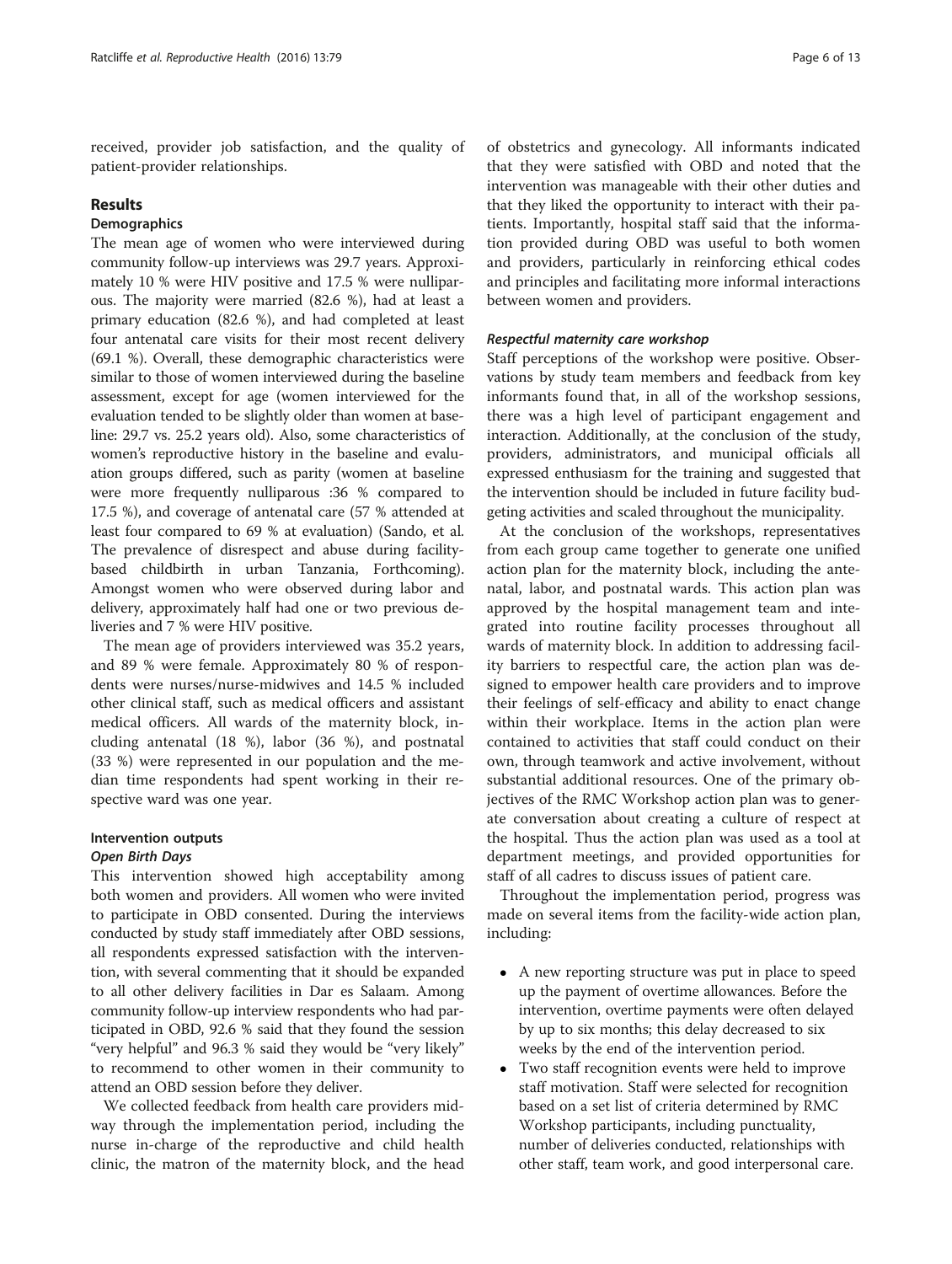Recipients were rewarded with certificates and small gifts, and plans are in place for these events to occur at least annually.

- To improve staff morale, a system was developed to ensure that bread and tea were always available to staff in the break room.
- Issues related to teamwork, communication, provider-patient relationships, and patient rights were discussed weekly at departmental meetings throughout the intervention period.
- Curtains and screens were procured—and existing supplies repaired—to ensure that all beds had a functioning partition to provide privacy.
- To increase the number of staff per shift, nurse shifts were increased from eight to twelve hours. This was initially acceptable to staff, but eventually led to overwork and complaints and the shifts were reversed to eight hours.
- Posters displaying the Universal Rights of Childbearing Women in Kiswahili were displayed in the antenatal and labor wards.
- Staff identified the need to receive feedback from patients more regularly, and a brief and confidential exit survey was designed and piloted in October 2014. The goal of the surveys was to compile feedback quarterly and share with staff during department meetings.
- A brief survey tool was designed to gather staff feedback on supportive supervision, and hospital administrators are continuing to plan methods to improve supportive supervision at the facility.

## Proximal outcomes Patient knowledge

Pre-post tests administered around the Open Birth Day sessions found a notable increase in patient knowledge of many of their rights during labor and delivery (Table 3), including the right to consent (from 30.1 to 57.8 %), the right to be free from physical abuse (from 79.5 to 86.9 %), and the right to privacy (68.2 to 81.9 %). Knowledge of some rights, such as the right to dignified care (from 88.0 to 88.8 %), the right to information (95.1 to 96.7 %), and the right to appropriate and timely care (from 96.4 to 96.2 %), was high at baseline and showed little change. Women's knowledge of the labor and delivery process also improved through OBD; pre-post tests documented a 13.0 % increase (from 77.8 to 88.0 %) in knowledge of where to check in at the facility when in labor and a 64.7 % increase (from 27.1 to 44.7 %) in knowledge that it is best to move around during labor.

Provider perspectives of patient preparedness shifted over the course of implementation. During structured provider interviews in the evaluation, 65.5 % of providers said that they could tell whether a woman had attended OBD when she comes to deliver. The most common reasons cited included: the patient knows to bring all emergency supplies she may need (61.1 %), the patient knows where to go for check in and what documents she will need (75.0 %), the patient knows where to wait until she is moved to the next area (69.4 %), and that the woman understands her rights as a patient (86.1 %). Notably, 100 % of providers interviewed during the evaluation who had participated in OBD agreed that the activity prepared women for labor and delivery.

#### Question Correct Answer Pre-Test Correct Post-Test Correct Percent Change Any doctor, nurse, or midwife who performs a test on me must ask for my permission first and it is my right to refuse a procedure. True 30.1 57.8 51.8 It is ok for providers to shout at me, scold me, or say rude things while I am in labor. False 88.0 88.8 0.9 It is my right to receive care and attention when I need it from a healthcare provider during labor and delivery. True 96.4 96.2 − 0.3 It is acceptable for a health worker to use physical force such as slapping, pinching, or hitting to make me push while in labor. False 79.5 86.9 9.3 It is my right to privacy, so that my body is not exposed to everyone in the hospital. True 68.2 81.9 20.1 It is acceptable for a medical staff person to refuse me services, drugs, information, or help based on my religion, age, ethnicity, or wealth. False 93.4 94.8 1.5 Once a provider says that my baby and I are healthy and ready to be discharged, it is my right to leave the hospital when I want. The hospital cannot make me stay against my will. True 52.1 52.1 0.0 It is my right to ask for any information about my care and health that I need, including my delivery status, the medication and drugs I am given, and my baby's health. True 95.1 96.7 1.7 When I arrive at the hospital, I should check in at \_\_. Maternity Ward Maternity Ward Reception 77.8 88.0 13.0 It is best to sit still and not walk around while I am waiting in the labor ward. The Sale and Palse 27.1 44.7 64.7 A provider will tell me when and how to push with the labor pains (contractions). True 89.9 93.4 4.0

#### **Table 3** Changes in patient knowledge ( $N = 362$ )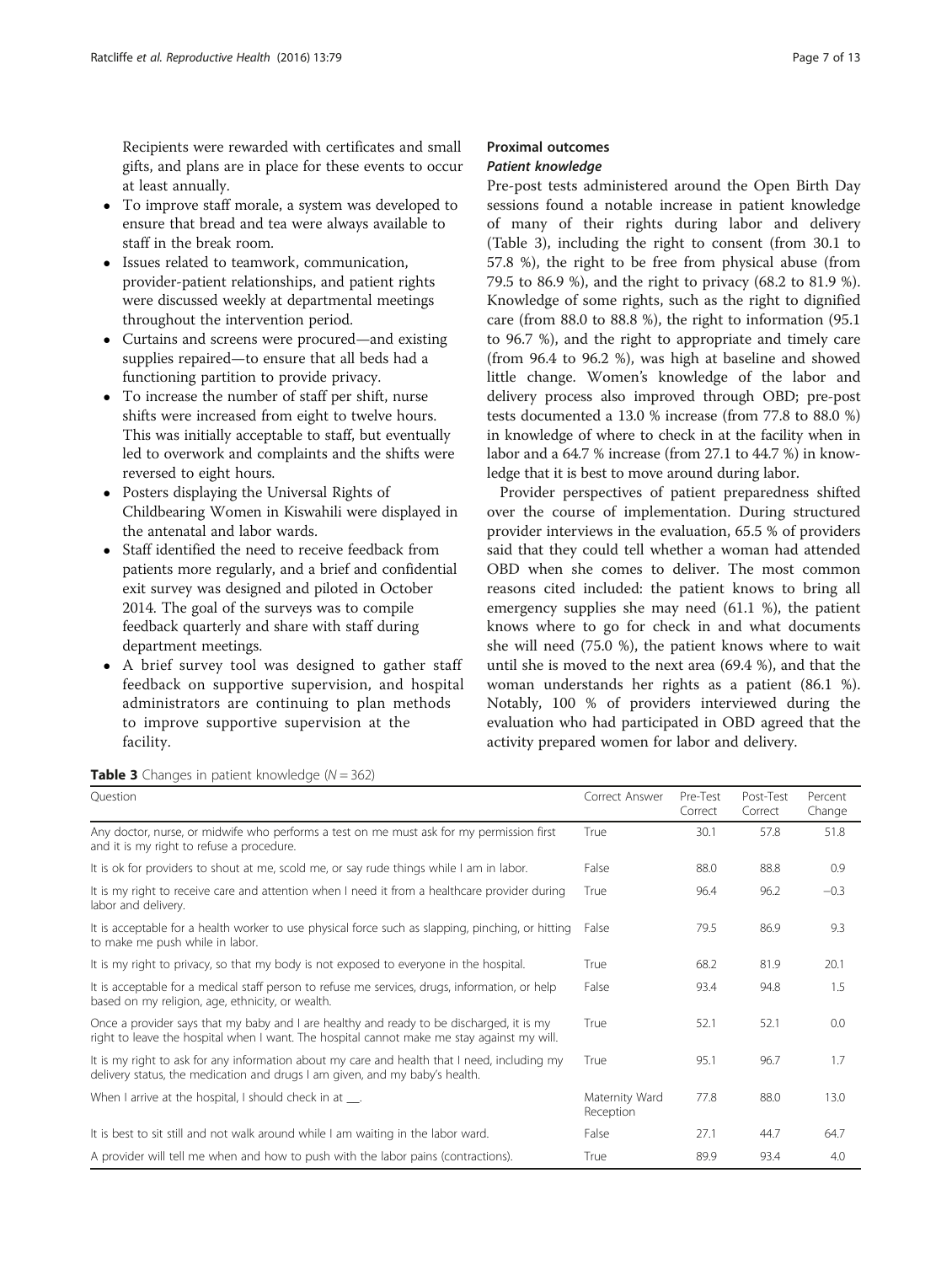## <span id="page-7-0"></span>Provider knowledge

The intervention package increased aspects of provider knowledge of their code of conduct, ethics, and patient rights. The RMC Workshop pre and post-test data (Table 4) documented a 5.4 % increase in providers who stated that "disrespect and abuse during maternity care is a human rights violation" and a 6.8 % increase in knowledge that disrespect and abuse is a global problem. Further evidence suggests that provider knowledge of informed consent increased, with the RMC Workshop post-tests documenting a 17.3 % reduction in providers who said that it was "safer to withhold information from less educated women." Two elements of provider knowledge—including the importance of confidentiality and defining communication—decreased slightly from preto post-test. Overall, during structured provider interviews during the evaluation, 79.1 % of providers who participated in the RMC Workshop stated that the intervention allowed them to "understand much better" what constitutes patient rights.

#### Patient attitudes and perceptions

Patient attitudes about childbirth at the study facility changed during the intervention period. OBD pre-post tests found that 13.4 % of participants said they felt more comfortable about their upcoming delivery at the study facility after their participation in the program, and the proportion of respondents who said they felt "very comfortable" increased from 67.0 to 73.4 %. Community follow-up interviews four to six weeks after delivery with women who had attended OBD found that 77.8 % of respondents said that participation in OBD made them feel "much more prepared for delivery" while 14.8 % said they felt "somewhat more prepared." Similarly, 88.9 % of respondents said that the OBD made them feel more comfortable about their delivery at the study facility.

#### Provider attitudes and perceptions

Data from multiple tools indicated that providers' understanding of their patients' backgrounds and empathy for

**Table 4** RMC Workshop Pre-Post Tests ( $N = 76$ )

| Question                                                                                                                                                            | Pre-Test % Agree | Post-Test % Agree | Percent Change |
|---------------------------------------------------------------------------------------------------------------------------------------------------------------------|------------------|-------------------|----------------|
| Provider knowledge                                                                                                                                                  |                  |                   |                |
| Disrespect and abuse during maternity care is a human rights violation.                                                                                             | 66.7             | 70.3              | 5.4            |
| It is safer to withhold information from less educated women who may not understand<br>or become confused and distressed.                                           | 53.9             | 44.6              | $-17.3$        |
| Abusive and disrespectful care occurs in low, medium, and high income countries.                                                                                    | 49.3             | 52.7              | 6.8            |
| Communication is the ability to build a relationship of trust, understanding, and empathy<br>with the client and to show humanism, sensitivity, and responsiveness. | 100.0            | 95.9              | $-4.1$         |
| Confidentiality is important in family planning and reproductive health care, but not in<br>maternity care.                                                         | 14.5             | 17.6              | 21.5           |
| Provider attitudes                                                                                                                                                  |                  |                   |                |
| I have a good understanding of my clients' backgrounds.                                                                                                             | 67.1             | 91.9              | 36.9           |
| I am able to empathize with my clients.                                                                                                                             | 89.0             | 98.6              | 10.8           |
| Clients are always treated respectfully at the Hospital.                                                                                                            | 48.6             | 39.7              | $-18.4$        |
| Clients at the Hospital are satisfied with the care they receive.                                                                                                   | 34.7             | 18.9              | $-45.4$        |
| I wish to develop stronger relationships with my colleagues at the Hospital.                                                                                        | 92.1             | 100.0             | 8.6            |
| I believe there is a need for health workers at the Hospital to improve their attitudes<br>towards clients.                                                         | 100.0            | 100.0             | 0.0            |
| As a health worker, I wish to improve the way I treat clients.                                                                                                      | 98.7             | 98.6              | 0.0            |
| Building a strong and cohesive team of health workers is important for delivering high<br>quality maternity care.                                                   | 98.7             | 97.3              | $-1.4$         |
| Provider efficacy and empowerment                                                                                                                                   |                  |                   |                |
| As a health worker, it is within my control to provide respectful care to clients.                                                                                  | 93.4             | 93.1              | $-0.3$         |
| If I have a problem at work, I know who I can talk to in order to resolve it.                                                                                       | 88.2             | 91.8              | 4.1            |
| I have the ability to identify and solve problems in the setting of my work.                                                                                        | 80.3             | 91.7              | 14.2           |
| I believe my own attitudes can affect the quality of care I provide.                                                                                                | 68.4             | 85.1              | 24.4           |
| I believe my own attitudes can affect my level of satisfaction with my job.                                                                                         | 75.7             | 83.8              | 10.7           |
| I believe that change is achievable at the Hospital.                                                                                                                | 94.5             | 97.3              | 2.9            |
| There is nothing I can do to increase my satisfaction with my job.                                                                                                  | 21.1             | 10.8              | $-48.6$        |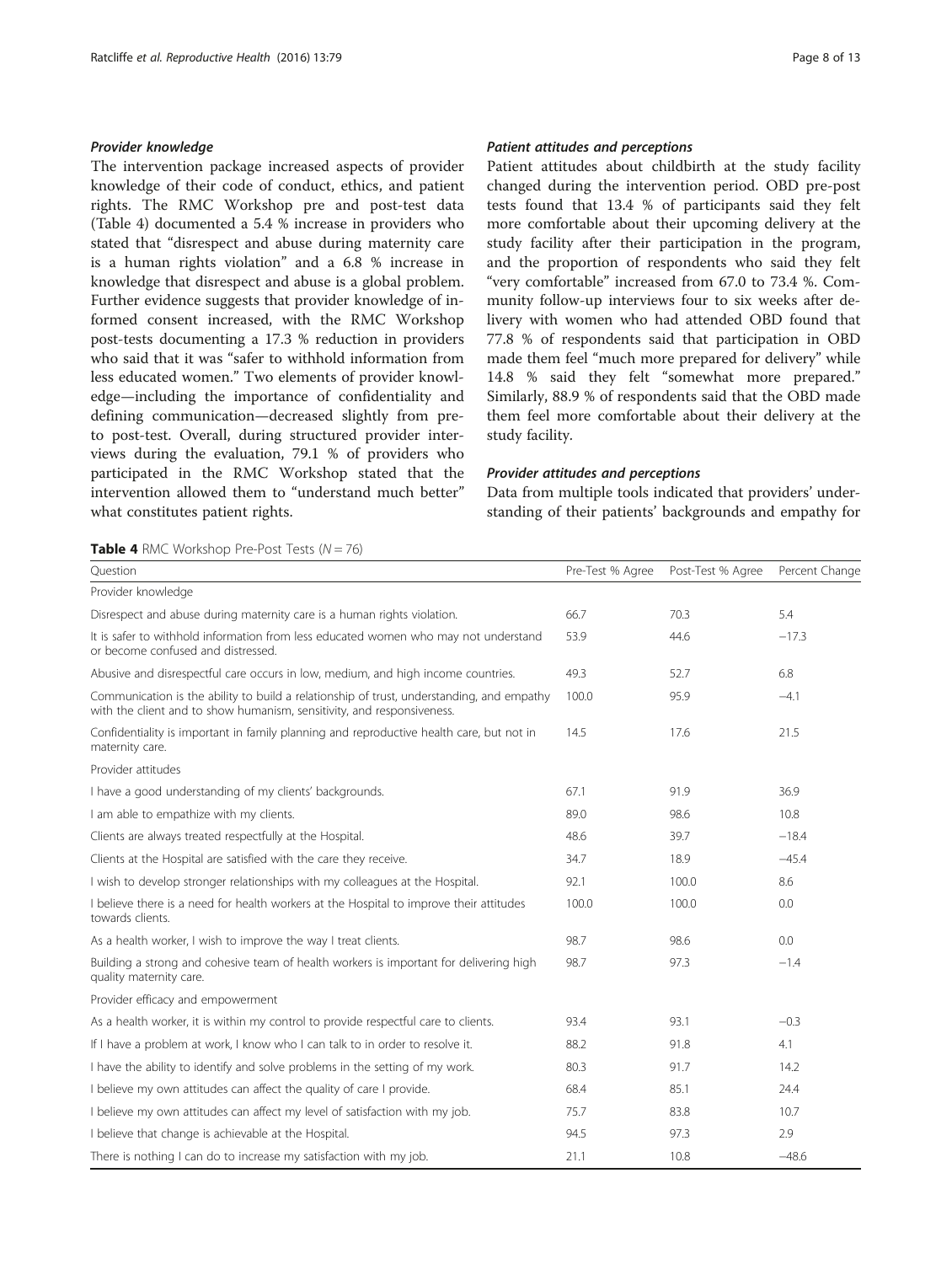their patients increased over time. The RMC Workshop pre-post tests (Table [4\)](#page-7-0) found a 36.9 % increase in providers who said they agreed with the statement "I have a good understanding of my clients' backgrounds" and a 10.8 % increase in providers who agreed that "I am able to empathize with my clients." In the evaluation, 75 % of providers who participated in the RMC Workshop "strongly agreed" that the workshop "helped me to improve my interpersonal relationships with clients in the facility."

Provider attitudes regarding the care provided at the study facility also changed. Results from the RMC Workshop pre-post test indicate that providers' perceptions of client satisfaction with care at the facility decreased after participation in the workshop (Table [4](#page-7-0)). Additionally, there was an 8.6 % increase in providers stating that they wished to develop stronger relationships with colleagues and a high percentage (97.3 %) of providers said that building strong teams is important for delivering high quality care. At both pre and posttest, all providers agreed that there is a need to improve attitudes towards clients.

#### Patient-provider communication

During structured provider interviews, 98.2 % said that participation in Open Birth Days improves communication between patients and providers. Additionally, there is evidence that this improved communication continued during labor and delivery as observers noted that providers were more welcoming to women than during baseline and more likely to introduce themselves. Although we did not specifically assess communication between providers and administrators, anecdotal feedback from staff members suggests that the dialogue and communication about respectful maternity care improved. When interviewed during the project evaluation, 78.2 % of providers strongly agreed that their facility has good teamwork between cadres compared with 11 % at baseline.

## Distal outcomes

#### Empowered patients

In addition to being more prepared for delivery and more knowledgeable about their rights, women felt more empowered about their childbirth experience. Nine of the 22 respondents (40.9 %) in the short open-ended interviews with OBD participants remarked that OBD was the first time they had heard anything about their rights during labor and delivery. In particular, two of these respondents noted that they learned for the first time that their consent is required for any procedure and that they can say "no" if/when they do not want or understand a proposed procedure. This increased confidence and knowledge was also manifested in women's actions. For

example, during the baseline assessment, no participant who reported experiencing disrespect and abuse took any actions to rectify or report the situation, while during the evaluation, 10 % of women who attended OBD and reported feeling disrespected during labor and delivery formally filed a complaint.

#### Provider job satisfaction

The RMC Workshop pre-post tests found that providers had increased feelings of efficacy and empowerment (Table [4](#page-7-0)), including the ability to solve problems at work and a belief that their own attitudes can affect both the quality of care they provide and their job satisfaction. Notably, there was a 48.6 % decrease from pre- to posttest in providers who agreed that there is nothing they can do to improve their job satisfaction.

Structured provider interviews during evaluation showed that 70.8 % of providers who had participated in the RMC Workshop "strongly agreed" that they were better able to communicate with their supervisors about things they would like to change in their role, and 66.7 % said that they were better able to communicate with supervisors about facility-related issues after completing the workshop. Additionally, 65.2 % of providers said that the process of developing and implementing the RMC Workshop action plan changed their perception about how they were able to change facility norms and procedures, and 70.9 % said that the Workshop changed the way they managed job stress.

During structured provider interviews, 41.7 % of providers who participated in the RMC Workshop said that the process of developing and implementing the action plan changed their job satisfaction. As shown in Table [5](#page-9-0), many elements of job satisfaction improved over the course of the intervention period. Providers' described an increased sense of autonomy, improved perceptions of management and supervisors, and improved relationships between staff members.

#### Improved patient-provider interactions

The package of interventions also had an effect on the quality of patient-provider interactions. Women's responses during short open-ended interviews after OBD sessions indicate that participants were able to view and interact with providers "as people" (verbatim term used by women), likely as a result of having a venue to engage with providers in a more informal manner with more opportunities for dialogue than the formal antenatal care visit. A few participants interviewed commented that they liked the way that nurses provided education and spoke to them during these sessions, with one woman saying the most important thing she learned at OBD sessions was about "the good collaboration of the nurses" with patients.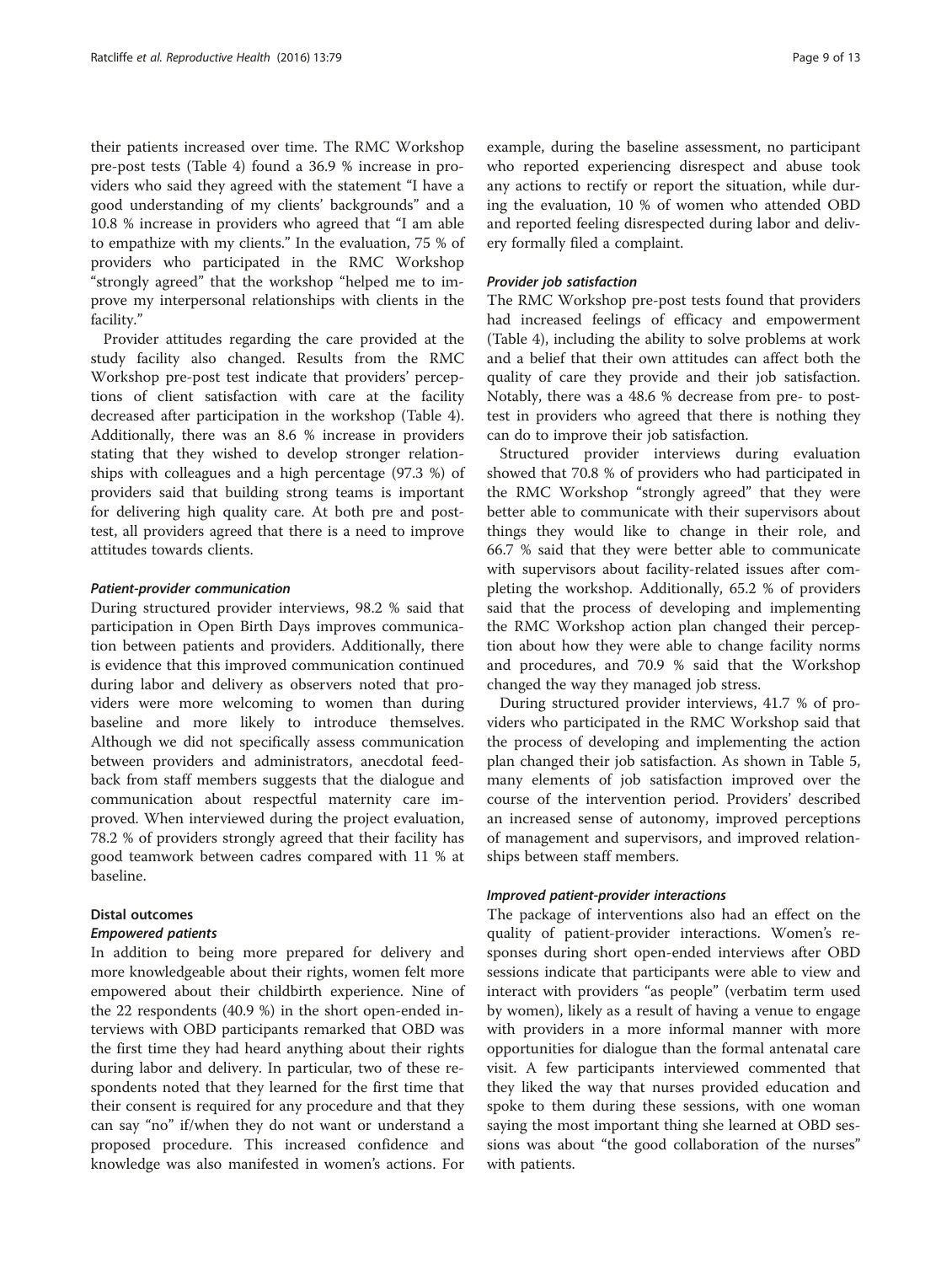<span id="page-9-0"></span>

| <b>Table 5</b> Provider job satisfaction (Baseline $N = 50$ ; Evaluation $N = 55^*$ ) |  |  |
|---------------------------------------------------------------------------------------|--|--|
|---------------------------------------------------------------------------------------|--|--|

|             | Question: "To what extent do you agree that the following are<br>present in your current job?"                                                                            | Time<br>period | % Strongly<br>agree | agree | % Somewhat % Somewhat<br>disagree | % Strongly<br>disagree |
|-------------|---------------------------------------------------------------------------------------------------------------------------------------------------------------------------|----------------|---------------------|-------|-----------------------------------|------------------------|
| Autonomy    | Health professionals control their own                                                                                                                                    | Baseline       | 40.5                | 40.5  | 10.8                              | 8.1                    |
|             | practice                                                                                                                                                                  |                | Fvaluation<br>72.7  | 27.3  | 0.0                               | 0.0                    |
|             | There is freedom to make important<br>patient care and work decisions                                                                                                     | Baseline       | 27.8                | 38.9  | 30.6                              | 2.8                    |
|             |                                                                                                                                                                           | Evaluation     | 72.7                | 25.5  | 1.8                               | 0.0                    |
| Supervision | A manager who provides supportive<br>supervision and mentorship                                                                                                           | Baseline       | 11.1                | 52.8  | 22.2                              | 13.9                   |
|             |                                                                                                                                                                           | Evaluation     | 72.7                | 23.6  | 0.0                               | 3.6                    |
|             | A manager who backs up the staff in<br>decision-making and conflict resolution<br>even if the conflict is within cadre, below<br>or with a more qualified member of staff | Baseline       | 17.1                | 61.0  | 12.2                              | 9.8                    |
|             |                                                                                                                                                                           | Evaluation     | 74.5                | 21.8  | 1.8                               | 1.8                    |
|             | Adequate clinical supervision                                                                                                                                             | Baseline       | 28.6                | 57.1  | 11.4                              | 2.9                    |
|             |                                                                                                                                                                           | Evaluation     | 74.5                | 18.2  | 3.6                               | 3.6                    |
|             | Hospital/clinic managers support and<br>value health workers                                                                                                              | Baseline       | 21.1                | 42.1  | 26.3                              | 10.5                   |
|             |                                                                                                                                                                           | Evaluation     | 35.2                | 51.9  | 3.7                               | 9.3                    |
| Teamwork    | Doctors, nurses, and other health workers<br>have good working relationships                                                                                              | Baseline       | 36.8                | 57.9  | 5.3                               | 0.0                    |
|             |                                                                                                                                                                           | Evaluation     | 67.3                | 25.5  | 5.5                               | 1.8                    |
|             | A lot of teamwork between different<br>cadres of health providers                                                                                                         | Baseline       | 35.1                | 48.6  | 13.5                              | 2.7                    |
|             |                                                                                                                                                                           | Evaluation     | 78.2                | 18.2  | 1.8                               | 1.8                    |

\*The number of employed providers at the study facility increased between the baseline assessment and evaluation, accounting for the increased sample size at the time of evaluation

Additionally, providers indicated that they felt an increased responsibility after the interventions to provide high quality, respectful care to their patients. All providers ( $n = 25$ ) who were interviewed at evaluation and had participated in the RMC Workshop reported that the Workshop changed the way they thought about and interacted with their patients. When asked to elaborate, provider responses included:

- "It [RMC Workshop] has helped, it reminded us to provide the services they need."
- "I have managed to keep myself good/updated because I must give mother her rights, I might give birth at the hospital too so the rights should be adhered to."
- "How to talk to patients with love together with listening to the client."
- "Because I know clients' rights and she is aware of her rights, too, there are significant changes."
- "Using good language brings peace and joy to the patients."

#### Patient satisfaction and perceptions of quality

Patient satisfaction with services received and their perceptions of quality improved substantially from baseline. During community follow-up interviews, 75.8 % of women reported being very satisfied with their delivery experience compared to only 12.9 % at baseline (Fig. [2](#page-10-0)). Similarly, at the time of evaluation, 22.8 % of women

rated the respect shown to them by providers as "excellent" compared to none at baseline. At baseline, no women rated the quality of care they received as "excellent" and only 2.9 % gave a "very good" rating; at the time of evaluation, these frequencies increased to 22.8 and 40.3 %, respectively. Finally, patient satisfaction with the way that health care services were provided at the study facility also improved, with 76.5 % of women reporting "very satisfied" at the evaluation compared to 10.0 % at baseline.

## **Discussion**

This paper is one of the first to describe in detail interventions designed to mitigate disrespect and abuse, including a description of the theory of change, reporting of the implementation process, and the provision of detailed and relevant process data that can be used to guide replication and scale-up efforts [\[19](#page-12-0), [26](#page-12-0)]. While we were not able to rigorously evaluate the impact of the interventions, we were able to carefully monitor the process and explore its effects on proximal and distal outcomes (Fig. [1\)](#page-4-0).

Overall, the results of this study indicate substantial positive changes in providers and patients, which we consider promising. Women who participated in Open Birth Day increased their knowledge of their own rights and felt empowered during labor and delivery. Women's increased reporting of D&A to facility officials particularly highlights this effect. Although only 10 % of women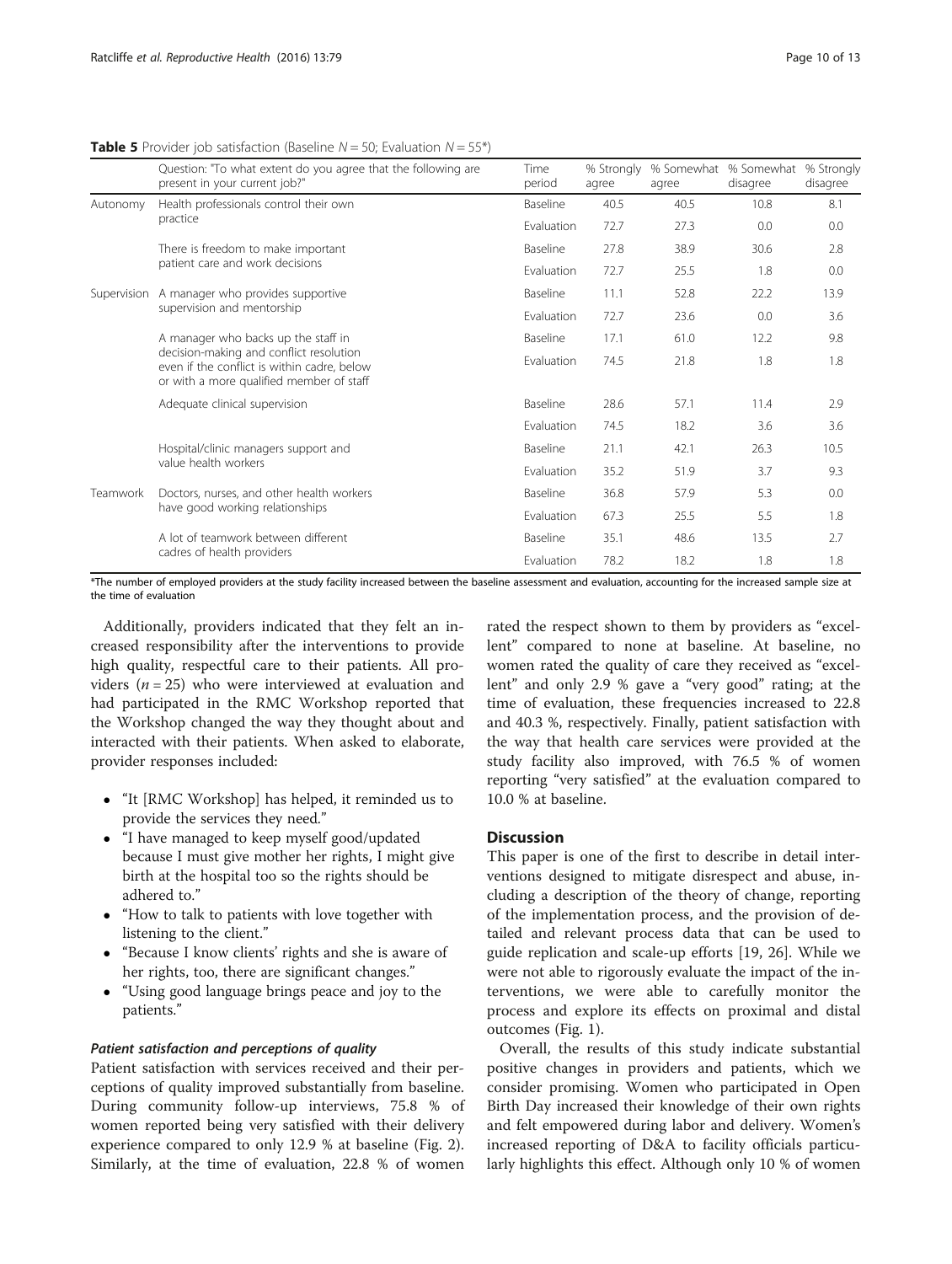<span id="page-10-0"></span>

who experienced D&A lodged a formal complaint, this is an important shift from baseline when no women who reported experiencing D&A took any follow-up actions. This behavior is also indicative of a change in facility norms towards increased accountability.

After the interventions, providers had increased knowledge of patient rights, a greater capacity to empathize with the women they serve, and improved job satisfaction. However, not all elements improved to the same degree. For example, slight decreases in the percent of providers who stated that confidentiality is important for maternity care and in those who identified critical interpersonal aspects of communication may indicate that not all topics were covered successfully by the RMC Workshop, or that some aspects of provider knowledge would require a different intervention to improve. Notably, however, the RMC Workshop pre-post tests demonstrated that providers were able to more realistically and honestly evaluate the care provided at the study facility and the level of patient satisfaction. Additionally, providers demonstrated a marked desire to improve the care they and the facility provide, as well as an increased belief that changes within the facility are possible.

A recent study in Kenya employed, among other interventions, activities similar to Open Birth Days and the RMC Workshop and achieved a 7 % reduction in reports of disrespect and abuse [\[19](#page-12-0)]. Although an impact evaluation was beyond the scope of our project, we can hypothesize that our interventions also had a positive impact on mitigating disrespect and abuse. Unfortunately, our evaluation design and sample size did not allow us to demonstrate this potential effect (see below).

The theory of change employed by this study targeted three proximal outcomes and four distal outcomes as proxies or intermediate steps towards reducing disrespect and abuse. These outcomes were selected based on extensive literature reviews [[11](#page-12-0)]; discussions with experts in the respectful maternity care field; interviews with key stakeholders in Tanzania; and the feedback received from patients, providers, administrators, and policymakers throughout the baseline dissemination process. Our comprehensive process allowed us to identify and measure outcomes that were relevant for this setting, but we recognize that additional or alternative outcomes may be pertinent in other contexts, depending on the local contributory factors to disrespectful and abusive behaviors. Additionally, the interventions were selected to be effective in our particular study facility. The interventions, in their current form, may be more or less applicable to different contexts. In order to advance the body of knowledge around effective and efficient means of promoting respectful maternity care, we strongly recommend that other studies conducted in this field make explicit their theories of change and monitoring processes to facilitate interpretation of findings, and replication and scale-up of effective interventions.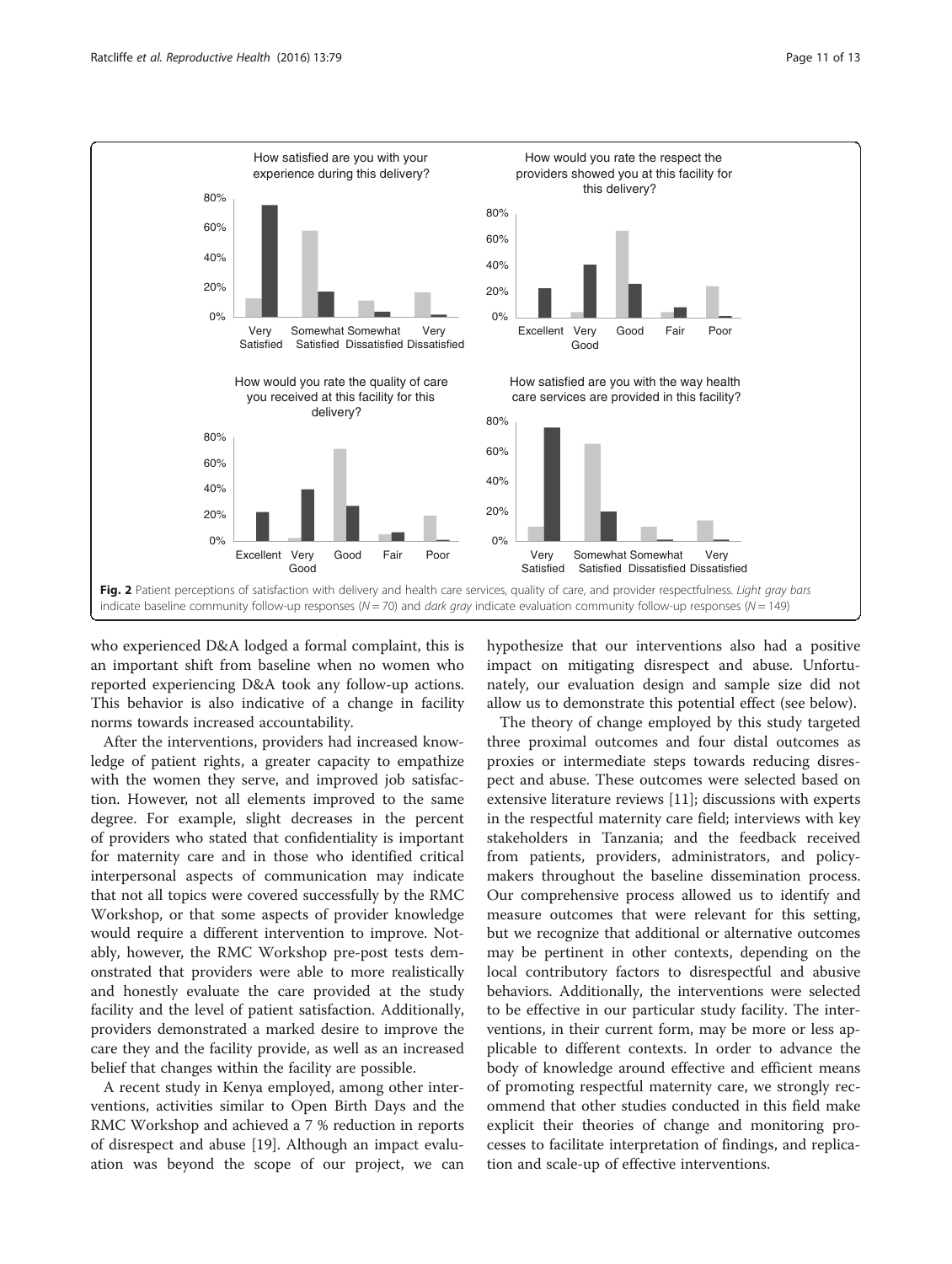<span id="page-11-0"></span>This study had several limitations. The pre and posttest instruments used in both OBD and the RMC workshop were not validated, while the observation, provider interview, and patient interview instruments were adapted from tools that were validated in Kenya but not in Tanzania [[26](#page-12-0)]. A Hawthorne effect is possible, as the implementation and evaluation phases of the study overlapped; therefore, provider and facility-level behaviors may have been impacted by the knowledge that an assessment was ongoing. The study team was an active partner in the identification and implementation of the interventions described here; this was a critical enabler of the successes demonstrated but has implications for the repeatability and generalizability of these interventions in the future or beyond the study setting. Based on our experience, we strongly recommend using a participatory process to identify acceptable, sustainable and appropriate interventions for addressing disrespect and abuse.

Finally, a critical limitation of this exploratory study is the lack of a rigorous evaluation. This study sought to and was successful in exploring the prevalence and drivers of disrespect and abuse in a large public hospital in Tanzania, engaging with partners to identify feasible and acceptable interventions, and exploring the effects of these interventions on patients and providers. However, in order to reach firm conclusions about the impact of these interventions, a study with a more rigorous design and enough power to establish the statistical significance of the changes needs to be undertaken.

## Conclusions

The results presented here indicate that health facility staff, authorities and administrators can be successfully engaged in the identification, development and implementation of acceptable, feasible and low-cost interventions that have an effect on upstream predictors of disrespect and abuse. The interventions described here ranged from small structural changes, such as the addition of privacy curtains to delivery beds, to more complex behavior change and values clarification activities like the RMC Workshop. From our perspective, the complex network of factors that contribute to disrespect and abuse during labor and delivery require a multipronged approach, like the one used in this study. The sustained presence of project staff in the facility, working in close collaboration with facility leaders, allowed for the coordinated delivery of these multifaceted efforts. The data presented here indicate that significant progress was made towards changing the context in which care is delivered at the study facility, although some infrastructure challenges and shortages, such as bed space, persisted and will require increased and sustained investment and commitment to address. Further evaluation efforts are needed to assess the impact of the interventions on disrespect and abuse, and monitor the sustainability of these changes over time.

#### Acknowledgements

We would like to thank the providers and administrators at the study facility, the municipality, and the Tanzanian Ministry of Health and Social Welfare for their vision and commitment to the provision of respectful maternity care and partnership throughout the project. We also extend our sincerest appreciation to the many women who shared their stories with us, as well as to our dedicated team of data collectors and staff, including Dr. Ayoub Kibao, Dr. Happy Koda, and Irene Macha. Finally, we thank Nora Miller and Claire (Watt) Rothschild for their invaluable contributions to the development of the intervention and evaluation materials. This project was made possible through generous support from The John and Katie Hansen Family Foundation and from the Bill & Melinda Gates Foundation through Grant #01065000621 for the Maternal Health Task Force in the Women and Health Initiative at the Harvard T. H. Chan School of Public Health.

#### Authors' contributions

All authors participated in the design and conceptualization of the study. HLR performed statistical analysis, managed study monitoring and coordination, and drafted the manuscript. DS assisted with statistical analysis, oversaw implementation of the study, and helped draft the manuscript. GL, FE, and MMS coordinated the implementation of all study activities. GC and AL provided scientific oversight and guidance. KPM was responsible for the overall conceptual design and coordination of the study, data review and manuscript revision. All authors read and approved the final manuscript.

#### Competing interests

The authors declare that they have no competing interests.

#### Ethics approval and consent to participate

Informed consent was sought from all women before direct observations and community follow-up postpartum interviews. Providers gave informed consent to be interviewed, and the study facility provided written informed consent for the conduct of direct observations. Participants in the Open Birth Days intervention were informed that participation was voluntary and would in no way impact the care that they would receive, at present or in the future. This study received approval from the Institutional Review Board of the Tanzanian National Institute of Medical Research and exempt status for secondary data analysis from the Harvard T.H. Chan School of Public Health Institutional Review Board. All research participants provided written or verbal informed consent.

#### Author details

<sup>1</sup>Women and Health Initiative, Department of Global Health and Population, Harvard T.H Chan School of Public Health, Boston, MA, USA. <sup>2</sup>Ariadne Labs at Brigham and Women's Hospital and the Harvard T.H. Chan School of Public Health, Boston, MA, USA. <sup>3</sup>Management and Development for Health, Dar es Salaam, Tanzania. <sup>4</sup> Africa Academy for Public Health, Dar es Salaam, Tanzania.<br><sup>5</sup> Boston University School of Public Health, Boston, MA, USA. <sup>5</sup>Boston University School of Public Health, Boston, MA, USA.

#### Received: 25 January 2016 Accepted: 19 May 2016 Published online: 18 July 2016

#### References

- 1. White Ribbon Alliance. Respectful Maternity Care: The Universal Rights of Childbearing Women. 2011. Available from: [http://whiteribbonalliance.org/](http://whiteribbonalliance.org/wp-content/uploads/2013/10/Final_RMC_Charter.pdf) [wp-content/uploads/2013/10/Final\\_RMC\\_Charter.pdf.](http://whiteribbonalliance.org/wp-content/uploads/2013/10/Final_RMC_Charter.pdf) Accessed 12 Feb 2013.
- 2. Kruk ME, Paczkowski MM, Tegegn A, Tessema F, Hadley C, Asefa M, et al. Women's preferences for obstetric care in rural Ethiopia: a population-based discrete choice experiment in a region with low rates of facility delivery. J Epidemiol Community Health. 2010;64:984–8.
- 3. Kruk ME, Paczkowski M, Mbaruku G, De Pinho H, Galea S. Women's preferences for place of delivery in rural Tanzania: A population-based discrete choice experiment. Am J Public Health. 2009;99:1666–72.
- 4. Kujawski S, Mbaruku G, Freedman LP, Ramsey K, Moyo W, Kruk ME. Association Between Disrespect and Abuse During Childbirth and Women's Confidence in Health Facilities in Tanzania. Matern. Child Health J. 2015;4(10):2243-250.
- 5. Bowser D, Hill K. Exploring Evidence for Disrespect and Abuse in Facility-Based Childbirth Report of a Landscape Analysis. 2010;1–57. Available from: http://www.urc-chs.com/uploads/resourceFiles/Live/RespectfulCareatBirth9- 20-101Final.pdf